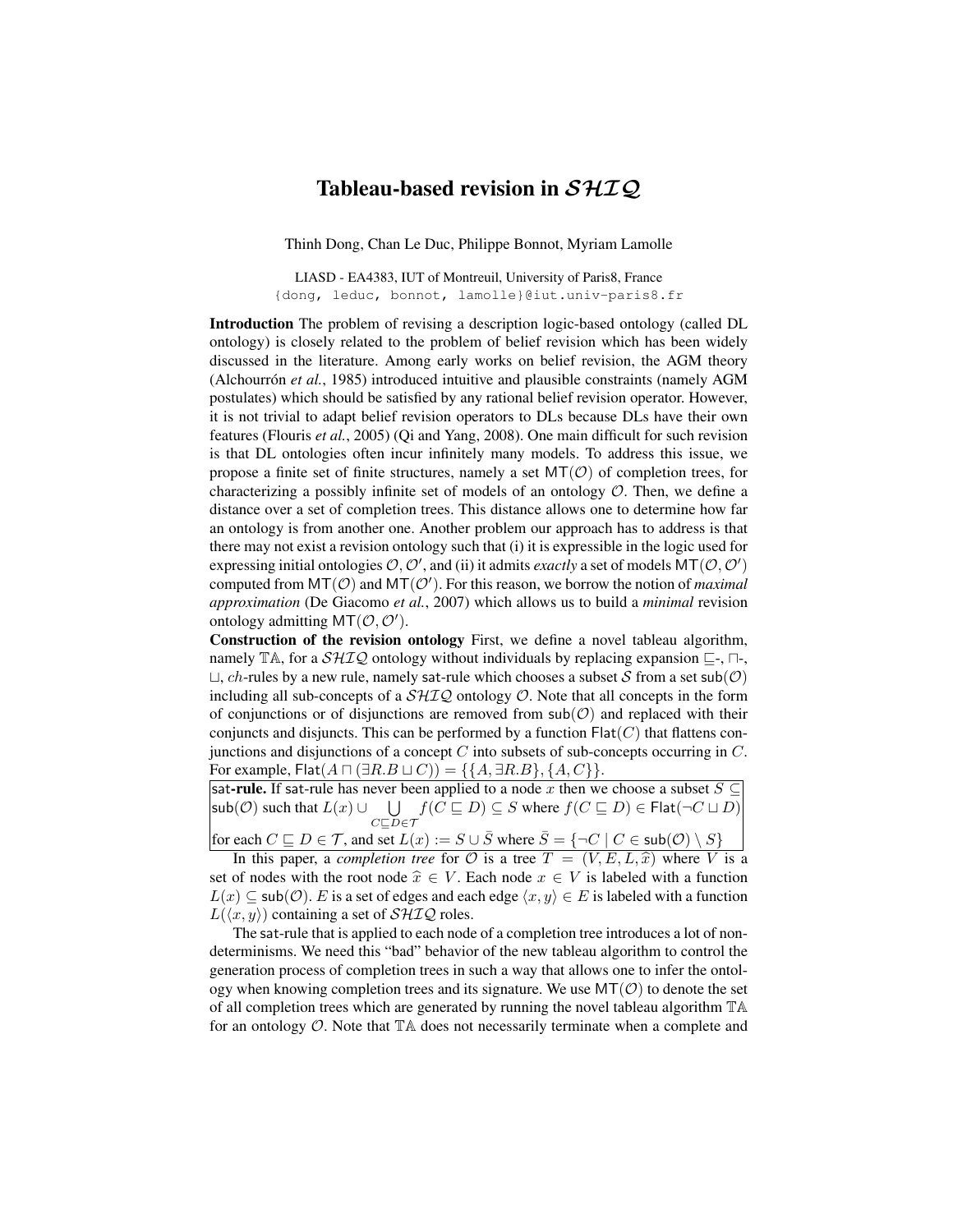clash-free completion tree is built. It should terminate when all non-determinisms are considered. We can extend straightforwardly  $MT(\mathcal{O})$  to  $MT(\mathcal{O}',sub(\mathcal{O}))$  as follows. The set  $MT(\mathcal{O}',sub(\mathcal{O}))$  is built by the tableau algorithm  $TA$  for  $\mathcal{O}'$  with an extra set of concepts sub( $\mathcal{O}$ ) that is taken into account when applying the sat-rule. In this case one can import additional concepts into node labels of a completion tree for  $O'$  while respecting the axioms of  $\mathcal{O}'$ . Importing  $\mathsf{sub}(\mathcal{O})$  to  $\mathsf{MT}(\mathcal{O}')$  ensures that  $\mathsf{MT}(\mathcal{O}', \mathsf{sub}(\mathcal{O}))$ captures semantic constraints from  $\mathcal O$  which are compatible with  $\mathcal O'$ .

Next, we introduce a distance between two completion trees  $T$  and  $T'$  which allows one to talk about the similarity between two ontologies. This distance is defined for two completion trees which are isomorphic, i.e., there is an isomorphism  $\pi$  that maintains the successor relationship from two nodes of a completion tree to the two corresponding nodes of the other one via  $\pi$ . Note that we can always obtain such an isomorphism between two completion trees by adding empty nodes and edges to completion trees since node and edge labels are ignored in the definition of isomorphisms.

**Definition 1 (Distance).** Let  $T = \langle V, L, E, \hat{x} \rangle$  and  $T' = \langle V', L', E', \hat{x}' \rangle$  two com-<br>plation tracs, Let  $\overline{H}(T, T')$  be the set of all isomorphisms between  $T$  and  $T'$ . The *pletion trees. Let*  $\Pi(T, T')$  *be the set of all isomorphisms between* T *and* T'. The *distance between*  $T$  *and*  $T'$ , *denoted*  $T \triangle T'$ , *is defined as follows:*  $T \triangle T' =$  $\min_{\pi \in \Pi(T,T')} \{ \max_{x \in V} (|L(x) \wedge L'(\pi(x))|) + \max_{(x,y) \in E} (|L(\langle x,y \rangle) \wedge L'(\langle \pi(x), \pi(y) \rangle) |) \}$ 

We can check that  $\Delta$  is a distance over a set of isomorphic trees with the operator  $\Delta$ defined over two node or edge labels  $\alpha, \alpha'$  as follows:  $L(\alpha) \triangleq L'(\alpha') = (L(\alpha) \cup$  $L'(\alpha')$   $\setminus$   $(L(\alpha) \cap L'(\alpha'))$ . Based on this distance, we now define a set of completion trees a revision ontology of an ontology  $O$  by another  $O'$  should admit.

**Definition 2** (Revision operation). Let  $\mathcal{O}$  and  $\mathcal{O}'$  be two consistent SHIQ ontologies. A set of tree models  $MT(\mathcal{O}, \mathcal{O}')$  of the revision of  $\mathcal O$  by  $\mathcal O'$  is defined as follows:  $MT(\mathcal{O}, \mathcal{O}') = \{T \in \textsf{MT}(\mathcal{O}', \textsf{sub}(\mathcal{O})) \mid \exists T_0 \in \textsf{MT}(\mathcal{O}, \textsf{sub}(\mathcal{O}')),$  $\forall T' \in {\sf MT}({\cal O},\mathsf{sub}({\cal O}')), T'' \in {\sf MT}({\cal O}',\mathsf{sub}({\cal O})) : T \vartriangle T_0 \le T' \vartriangle T''\}$ 

Intuitively,  $MT(\mathcal{O}', sub(\mathcal{O}))$  includes completion trees from  $MT(\mathcal{O}')$  each node of which is consistently filled by an arbitrary set of concepts imported from  $sub(\mathcal{O})$  such that each axiom of  $\mathcal{O}'$  remains satisfied. Among these completion trees,  $MT(\mathcal{O}, \mathcal{O}')$ retains only those which are closest to completion trees from  $MT(\mathcal{O},sub(\mathcal{O}'))$  thanks to the operator  $T \triangle T'$  that characterizes the difference between  $T$  and  $T'$ . We consider the following example. Let  $\mathcal{O} = \{ \top \sqsubseteq A \sqcap \exists R.(\neg B) \sqcap \neg B \}$  and  $\mathcal{O}' = \{ \neg A \sqsubseteq$  $\forall R.B, \neg B \sqsubseteq A \sqcap \forall R.B$ . By running the algorithm  $\mathbb{T}$ A for  $\mathcal{O}$ , we build the set  $MT(\mathcal{O}, \mathsf{sub}(\mathcal{O}'))$  which contains a unique tree model  $T_1$  with nodes  $\{a, b\}$  and labels  $L(a) = \{A, \exists R.(\neg B), \neg B\}, L(b) = \{A, \exists R.(\neg B), \neg B\}, E = \{R(a, b)\}.$  In the same way,  $MT(\mathcal{O}', sub(\mathcal{O}))$  has 4 tree models one of which is  $T'_1$  with nodes  $\{a', b'\}$  and labels  $L(a') = \{A, \exists R.(\neg B), B\}, L(b') = \{\neg B, A, \forall R.B\}, \{R(a', b')\}.$  According to Definition 2, we have  $T'_1 \triangle T_1 = 2$  that is minimal. Thus,  $MT(\mathcal{O}, \mathcal{O}')$  contains a unique tree model  $T_1'$ .

We obtain a strong result which states that the all AGM postulates rephrased (Qi *et al.*, 2006) for DL ontologies in our setting hold. This result relies on a total pre-order over a set of all completion trees that can be devised from the distance according to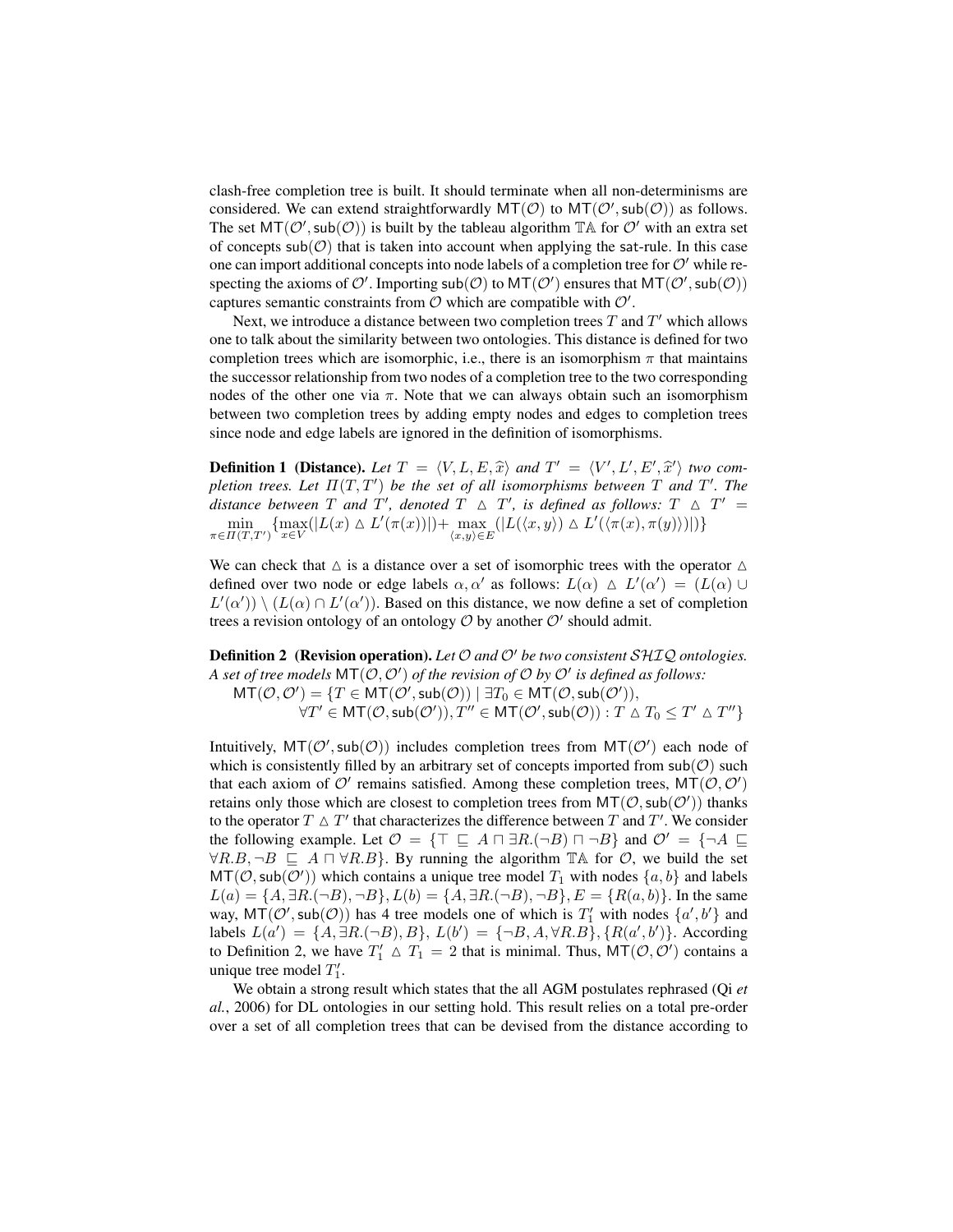Definition 1. The main difference between the postulates presented by Qi et al. and those reformulated in our setting is that the set of models  $Mod(\mathcal{O})$  of an ontology  $\mathcal O$ is replaced with  $MT(\mathcal{O})$ . To illustrate this point, we consider a postulate by Qi et al. (G2): If  $Mod(\mathcal{O}) \cap Mod(\mathcal{O}') \neq \emptyset$  then  $Mod(\mathcal{O}, \mathcal{O}') = Mod(\mathcal{O}) \cap Mod(\mathcal{O}')$ ; and our corresponding postulate: (P2) If  $MT(\mathcal{O},sub(\mathcal{O}')) \cap MT(\mathcal{O}',sub(\mathcal{O})) \neq \emptyset$  then  $MT(\mathcal{O}, \mathcal{O}') = MT(\mathcal{O}, \text{sub}(\mathcal{O}')) \cap MT(\mathcal{O}', \text{sub}(\mathcal{O})).$  A proof of (P2) can be obtained straightforwardly from the definition of  $MT(\mathcal{O},sub(\mathcal{O}'))$  and  $MT(\mathcal{O}, \mathcal{O}').$ 

By soundness and completeness of the tableau algorithm, we can show that  $Mod(\mathcal{O})$ is semantically equivalent to  $MT(\mathcal{O})$ , i.e.,  $MT(\mathcal{O}) \models \alpha$  iff  $Mod(\mathcal{O}) \models \alpha$  for some axiom  $\alpha$ . Moreover, it holds that  $Mod(\mathcal{O}) \cap Mod(\mathcal{O}') \neq \emptyset$  iff  $MT(\mathcal{O},sub(\mathcal{O}')) \cap$  $MT(\mathcal{O}',sub(\mathcal{O})) \neq \emptyset$ . Therefore, as (G2) our postulate (P2) captures the fact that if  $\mathcal{O} \cup \mathcal{O}'$  is consistent, then the revision ontology of  $\mathcal{O}$  by  $\mathcal{O}'$  should admit exactly shared models of  $O$  and  $O'$ . Such models are encapsulated in  $MT(O, sub(O'))$  $MT(\mathcal{O}', sub(\mathcal{O}))$  by our setting.

Finally, our goal is to build from  $MT(\mathcal{O}, \mathcal{O}')$  a revision ontology  $\widehat{\mathcal{O}}$  that admits ex-<br> $MT(\widehat{\mathcal{O}}, \widehat{\mathcal{O}}')$ actly  $MT(\mathcal{O}, \mathcal{O}')$  as tree models. However, we can show that there may not exist such an ontology  $\widehat{\mathcal{O}}$  by reconsidering the example above with  $MT(\mathcal{O}, \mathcal{O}') = \{T_1'\}$ . Assume that there exists an ontology  $\widehat{O}$  with sub $(\widehat{O}) = \{A, \neg A, B, \neg B, \exists R.(\neg B), \forall R.B\}$  which admits the unique  $T_1'$  as tree model. Due to the specific behavior of the sat-rule with sub( $\widehat{O}$ ), if we apply  $\mathbb{T}$ A to  $\widehat{O}$  for building MT( $\widehat{O}$ ), we must obtain  $T_1$  and another tree model  $T'_2$  with one node  $\{x\}$ ,  $L(x) = \{A, \forall R.B, B\}$ , which is a contradiction.

For this reason, we use the notion of maximal approximation (De Giacomo *et al.*, 2007) to define an ontology  $\mathcal{O}^*$  which satisfies the following conditions: (i)  $\mathcal{O}^*$  is expressible in  $\mathcal{SHIQ}$ , (ii) it admits tree models in  $\mathsf{MT}(\mathcal{O}, \mathcal{O}')$ , and (iii) it is a "smallest" ontology admitting MT( $(O, O')$ ). Such an ontology  $O^*$ , namely *maximal approximation*, can be built from the node labels of all tree models in  $MT(\mathcal{O}, \mathcal{O}^{\prime})$ .

**Definition 3 (Revision ontology).** Let  $\mathcal O$  and  $\mathcal O'$  be two consistent SHIQ ontologies *with revision operation*  $MT(\mathcal{O}, \mathcal{O}') = \{T_1, \dots, T_n\}$  *where*  $T_i = \langle V_i, L_i, E_i, \hat{x_i} \rangle$  *for*  $1 \leq i \leq n$ . A rayision ontology  $\mathcal{O}^* = (\mathcal{T}, \mathcal{D})$  of  $\mathcal{O}$  by  $\mathcal{O}'$  can be wilt from completion  $1 ≤ i ≤ n$ . A revision ontology  $\mathcal{O}^* = (\mathcal{T}, \mathcal{R})$  of  $\mathcal{O}$  by  $\mathcal{O}'$  can be built from completion *trees in*  $MT(O, O')$  *as follows:* R *includes the role hierarchy of*  $O'$  *and the one of*  $O$ ; T contains all axioms of  $\mathcal{O}'$  and the following axiom :  $\top \sqsubseteq \;\;|\;\;|$  $1 \leq i \leq n$  $($ |  $\vert$  $x \in V_i$  $(\Box)$  $C\in L_i(x)$ C))*.*

**Theorem 1.** Let  $\mathcal O$  and  $\mathcal O'$  be two consistent  $\mathcal{SHLQ}$  ontologies. The revision ontology  $\mathcal{O}^*$  *of*  $\mathcal{O}$  *by*  $\mathcal{O}'$  *is a maximal approximation from* MT( $\mathcal{O}, \mathcal{O}'$ ). Additionally, the size of  $\mathcal{O}^*$  is bounded by a doubly exponential function in the size of  $\mathcal O$  and  $\mathcal O'$ .

Conclusion The main limitation of our approach is to omit individuals in ontologies. However, our approach can be extended in order to deal with individuals by extending the distance defined for completion trees to graphs. Another limitation is that the obtained revision ontology is very large. This exponential blow-up in size arises from doubly exponential size of completion trees. We believe that our procedure can be improved by using a method for compressing completion trees generated from tableau algorithms. Such a method has been proposed by Le Duc et al. (Le Duc *et al.*, 2013). *Acknowledgements* This work was partially supported by FUI project "Learning Café".